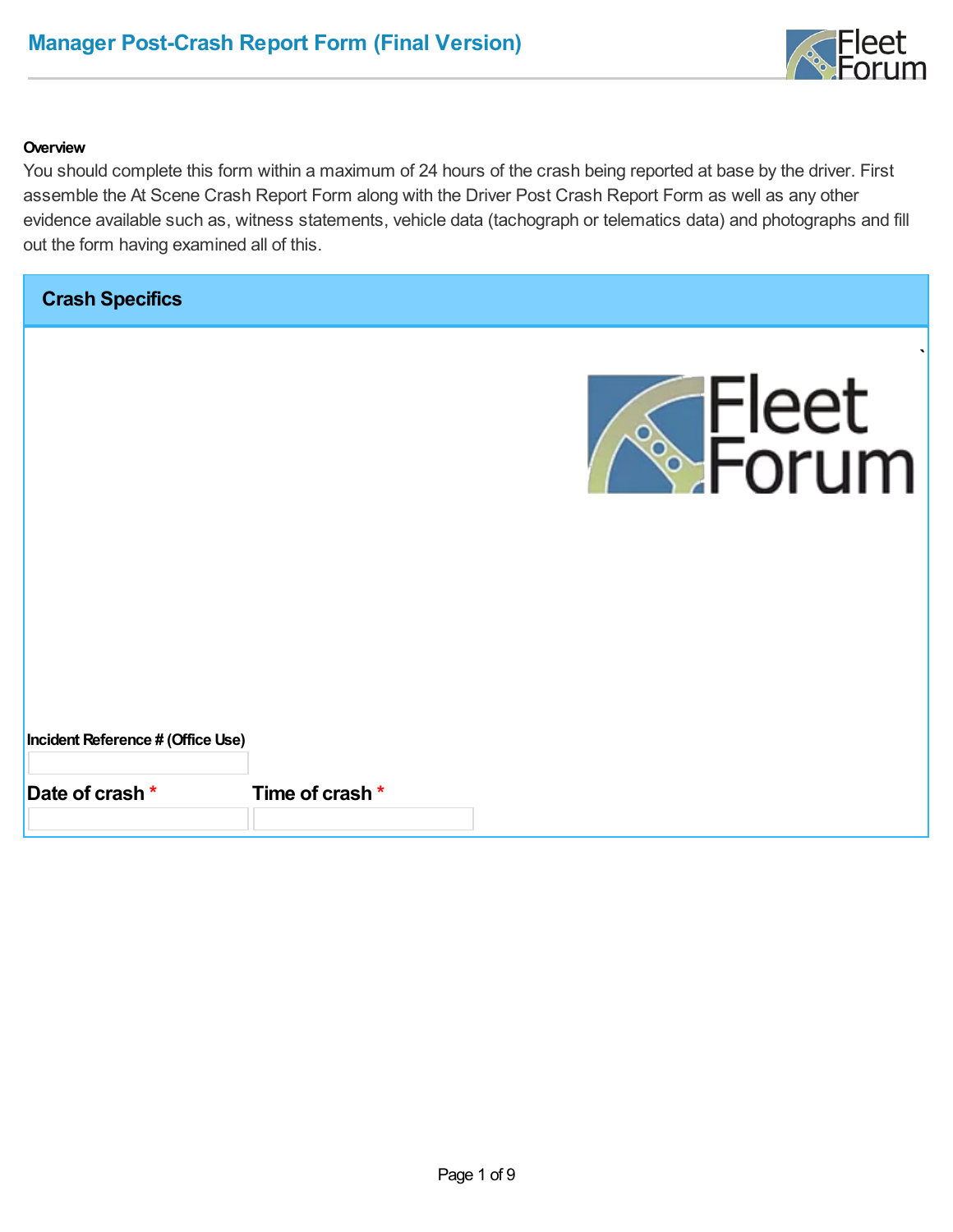

| <b>Section 1 - Crash Review</b>                     |                                                                                 |                                                                                                              |            |                       |
|-----------------------------------------------------|---------------------------------------------------------------------------------|--------------------------------------------------------------------------------------------------------------|------------|-----------------------|
| Date of review *                                    | Time of review *                                                                |                                                                                                              |            |                       |
|                                                     |                                                                                 |                                                                                                              |            |                       |
| Evidence*                                           | post- crash report form should be noted here for follow-up in the investigation | Obtain evidence from as many of these sources as possible. Discrepancies between these checks and the driver |            |                       |
|                                                     |                                                                                 |                                                                                                              | <b>Yes</b> | <b>No</b>             |
| Driver 'at scene' and 'post-crash' forms            |                                                                                 |                                                                                                              |            |                       |
| Photos / video / sketch of the crash                |                                                                                 |                                                                                                              |            |                       |
| Witness statement                                   |                                                                                 |                                                                                                              |            |                       |
| Passenger statement                                 |                                                                                 |                                                                                                              |            | $\overline{O}$        |
| Vehicle defect report                               |                                                                                 |                                                                                                              |            | $\overline{\bigcirc}$ |
| Confirmed accuracy of facts                         |                                                                                 |                                                                                                              |            | $\overline{O}$        |
| Visited the crash scene                             |                                                                                 |                                                                                                              |            |                       |
| Telematics systems                                  |                                                                                 |                                                                                                              |            |                       |
| Other                                               |                                                                                 |                                                                                                              |            |                       |
| <b>Other</b>                                        |                                                                                 |                                                                                                              |            |                       |
| No image.<br>Add additional pictures                |                                                                                 |                                                                                                              |            |                       |
| No image.                                           |                                                                                 |                                                                                                              |            |                       |
| Add additional pictures                             |                                                                                 |                                                                                                              |            |                       |
| No image.                                           |                                                                                 |                                                                                                              |            |                       |
| <b>Crash Details</b>                                |                                                                                 |                                                                                                              |            |                       |
| Location (road name/nearest town/GPS coordinates) * |                                                                                 |                                                                                                              |            |                       |
| Police involvement *                                | Officer name/ID                                                                 | <b>Police station</b>                                                                                        |            |                       |
|                                                     |                                                                                 |                                                                                                              |            |                       |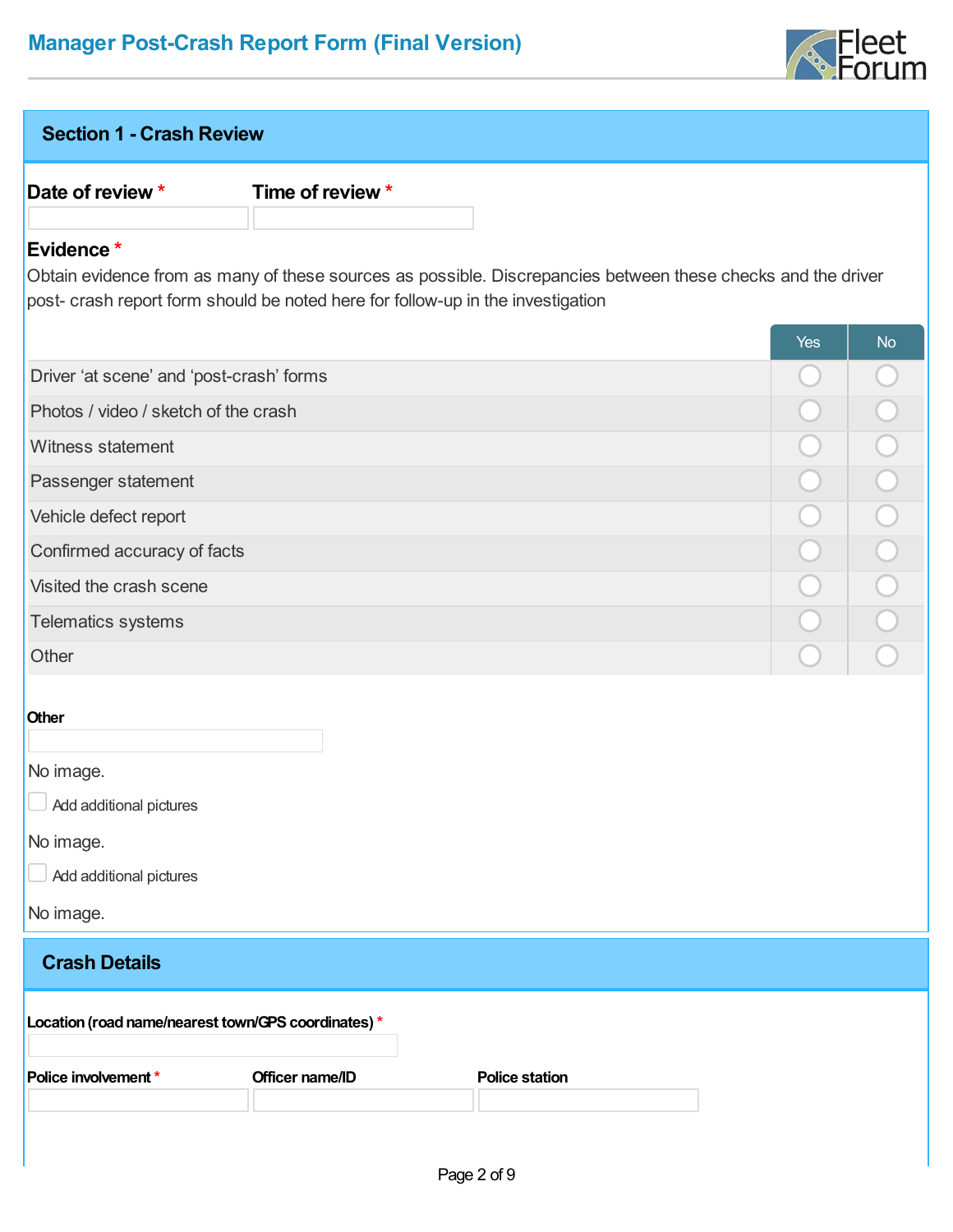

| Crash type *                                                                           |                      |                                         |                                |
|----------------------------------------------------------------------------------------|----------------------|-----------------------------------------|--------------------------------|
| <b>Driver Details</b>                                                                  |                      |                                         |                                |
| First name*                                                                            | Last name*           | Date of birth<br>(mm/dd/yyyy) *         | Age *                          |
| Length of service *                                                                    |                      |                                         |                                |
| At the time of crash was the driver wearing a If not, please explain why<br>seatbelt * |                      |                                         |                                |
| At the time of the crash was the driver using a<br>communication device?*              |                      | Please explain                          |                                |
| At the time of the crash was the driver talking to<br>passengers?*                     |                      | <b>Provide details</b>                  |                                |
| At what speed was the vehicle being driven? How was this information                   | obtained?            | Other                                   |                                |
| Is the driver license applicable for the category of<br>vehicle driven?*               |                      | If not, please explain why              |                                |
| Date for Shift *                                                                       | Time shift started * | Time since last break *                 | Time previous shift<br>ended * |
| Hours of sleep during previous days rest*                                              |                      | Did the driver feel tired in any way? * | Driver injury details *        |
| <b>Driver Assessment *</b>                                                             |                      |                                         | <b>Yes</b><br><b>No</b>        |
| Eyesight checked                                                                       |                      |                                         |                                |
| Wellbeing checked                                                                      |                      |                                         |                                |
| Licence checked                                                                        |                      |                                         |                                |
| Driver fit to return to work                                                           |                      |                                         |                                |
| Driver suspended pending further investigation                                         |                      |                                         |                                |
| Driver placed on medical leave                                                         |                      |                                         |                                |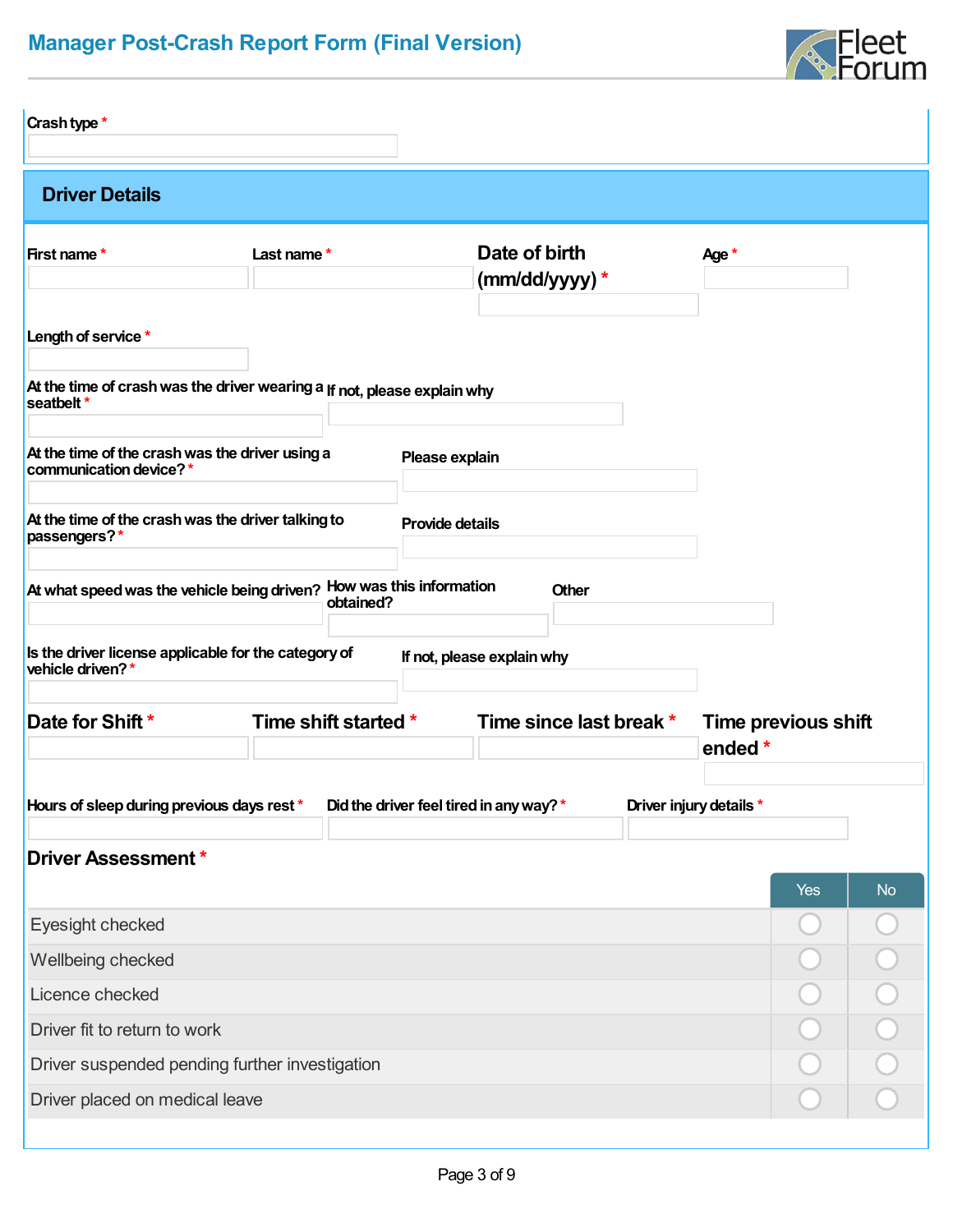

| <b>Vehicle Details</b>                                            |                                       |            |           |
|-------------------------------------------------------------------|---------------------------------------|------------|-----------|
| Vehicle registration*<br>License plate *                          |                                       |            |           |
| Type of vehicle *                                                 |                                       |            |           |
|                                                                   |                                       |            |           |
| At the time of the crash was the vehicle (check all that apply) * |                                       | <b>Yes</b> | <b>No</b> |
| In service                                                        |                                       |            |           |
| On route to a job                                                 |                                       |            |           |
| Returning from a job                                              |                                       |            |           |
|                                                                   |                                       |            |           |
| After the crash was the vehicle (check all that apply) *          |                                       |            |           |
|                                                                   |                                       | <b>Yes</b> | <b>No</b> |
| Safe to continue                                                  |                                       |            |           |
| Recovered                                                         |                                       |            |           |
| Replaced                                                          |                                       |            |           |
| Attended by an engineer or mechanic                               |                                       |            |           |
| At the time of the crash was the vehicle on an approved route *   | Assessment of damage to the vehicle * |            |           |
|                                                                   |                                       |            |           |
| Impact point *                                                    |                                       |            |           |
| <b>Post-Crash evaluation *</b>                                    |                                       |            |           |
|                                                                   |                                       | <b>Yes</b> | <b>No</b> |
| <b>Crash Report completed</b>                                     |                                       |            |           |
| Damage estimate complete                                          |                                       |            |           |
| Roadworthiness checked                                            |                                       |            |           |
|                                                                   |                                       |            |           |
| If no, state why                                                  |                                       |            |           |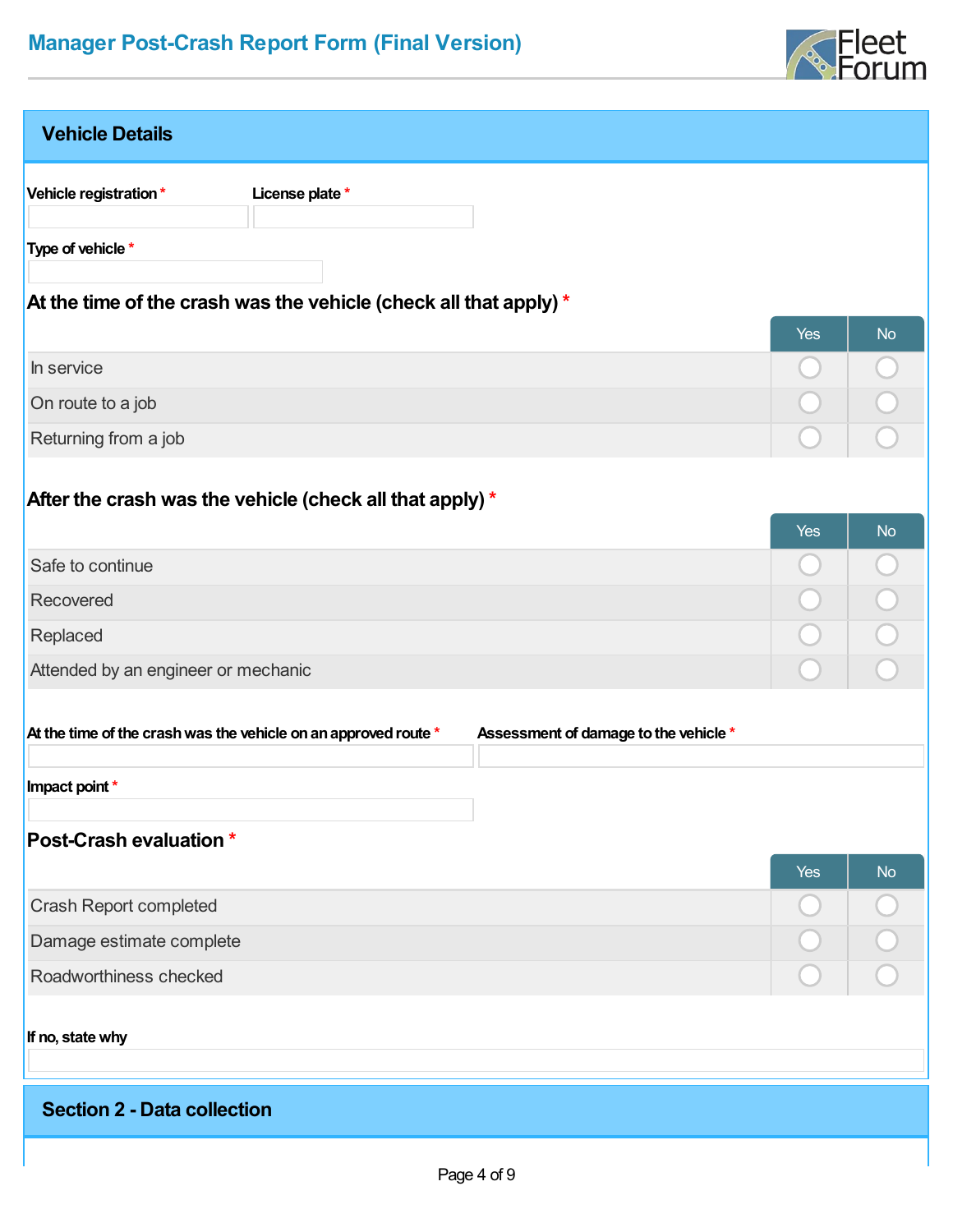

#### **Driver actions at the time of crash (check all that apply)**

|                                              | Yes | <b>No</b> |
|----------------------------------------------|-----|-----------|
| Changing lane to left                        |     |           |
| Changing lane to right                       |     |           |
| Going ahead left-hand bend                   |     |           |
| Going ahead other                            |     |           |
| Moving off                                   |     |           |
| Overtaking on nearside                       |     |           |
| Overtaking stationary vehicle on its offside |     |           |
| Parked                                       |     |           |
| Reversing                                    |     |           |
| Slowing or stopping                          |     |           |
| <b>Turning left</b>                          |     |           |
| Turning right                                |     |           |
| U turn                                       |     |           |
| Waiting to go ahead but held up              |     |           |
| Waiting to turn left                         |     |           |
| Waiting to turn right                        |     |           |
| Waiting to reverse                           |     |           |
| Not applicable/available                     |     |           |

#### **Driver actions in relation to the junction (check all that apply)**

|                                                      | <b>Yes</b> | <b>No</b> |
|------------------------------------------------------|------------|-----------|
| Approaching junction or waiting at junction approach |            |           |
| Cleared junction or waiting parked at junction exit  |            |           |
| Emerging from slip road                              |            |           |
| Entering main road                                   |            |           |
| Leaving main road                                    |            |           |
| Mid junction - on roundabout or on main road         |            |           |
| Not at or within 50m of a junction                   |            |           |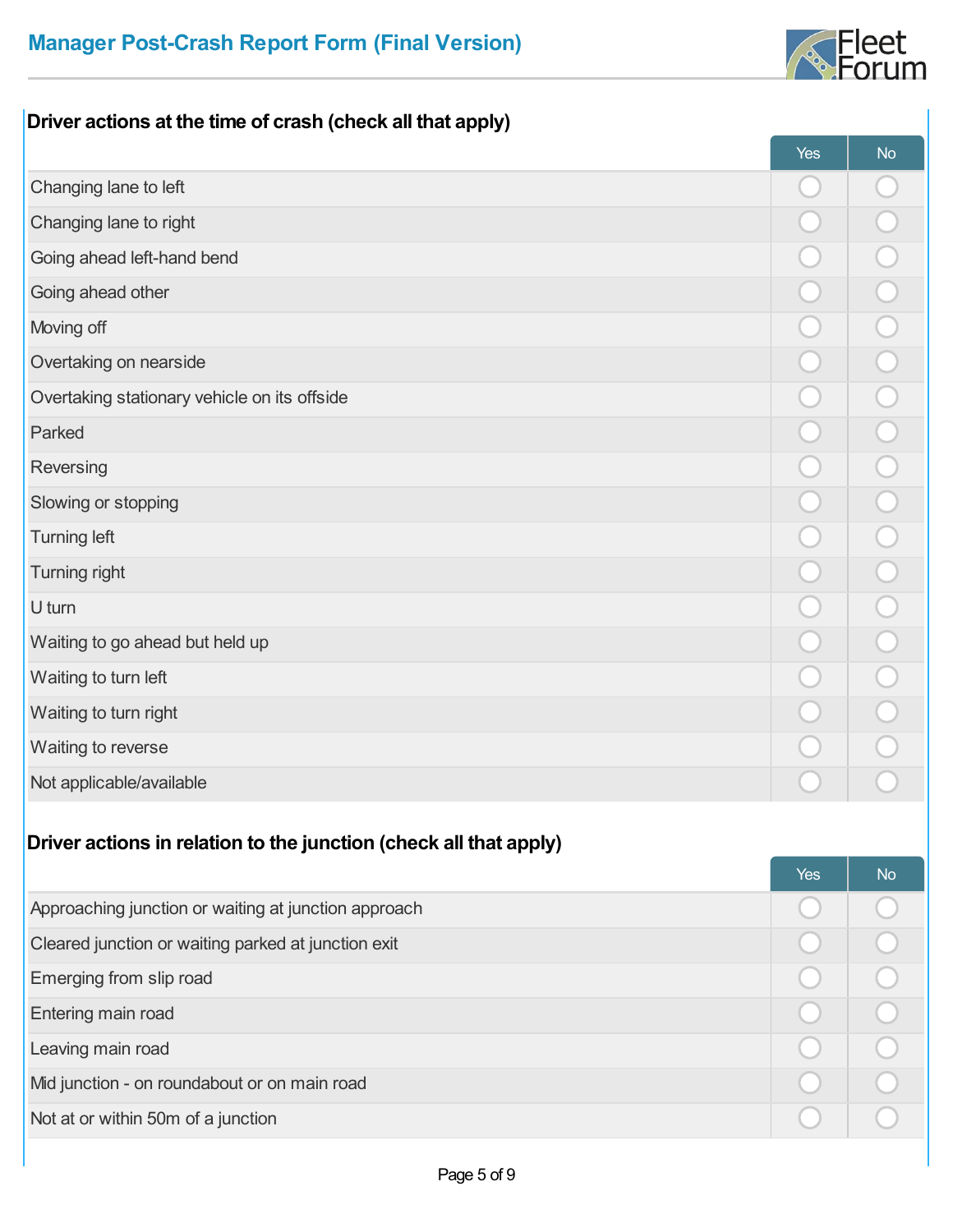

| Not applicable/available                                                                        |                                |       |            |           |
|-------------------------------------------------------------------------------------------------|--------------------------------|-------|------------|-----------|
|                                                                                                 |                                |       |            |           |
| Was there a 3rd party involved?*                                                                |                                |       |            |           |
| Third party actions at the time of crash (check all that apply)                                 |                                |       |            |           |
|                                                                                                 |                                |       | <b>Yes</b> | <b>No</b> |
| Moving forwards                                                                                 |                                |       |            |           |
| <b>Turning left</b>                                                                             |                                |       |            |           |
| Turning right                                                                                   |                                |       |            |           |
| Moving backwards                                                                                |                                |       |            |           |
| Crossing right to left                                                                          |                                |       |            |           |
| Crossing left to right                                                                          |                                |       |            |           |
| Stationary                                                                                      |                                |       |            |           |
| Not applicable / Available                                                                      |                                |       |            |           |
|                                                                                                 |                                |       |            |           |
| Was there a pedestrian involved?*                                                               | What was the pedestrian doing? | Other |            |           |
| Vehicle safety features at the time of crash                                                    |                                |       |            |           |
| Identify which safety features were fitted to your vehicle and working at the time of the crash |                                |       |            |           |
| Seatbelts for all passengers                                                                    |                                |       |            |           |
| Fitted                                                                                          |                                |       |            |           |
| $\Box$<br>Working                                                                               |                                |       |            |           |
| Air bag (driver)                                                                                |                                |       |            |           |
| $\Box$ Fitted                                                                                   |                                |       |            |           |
| Working                                                                                         |                                |       |            |           |
| Air bag (front seat passenger)                                                                  |                                |       |            |           |
| $\Box$ Fitted                                                                                   |                                |       |            |           |
| Working                                                                                         |                                |       |            |           |
| Speed monitoring device                                                                         |                                |       |            |           |
| Fitted                                                                                          |                                |       |            |           |
| Working                                                                                         |                                |       |            |           |
|                                                                                                 |                                |       |            |           |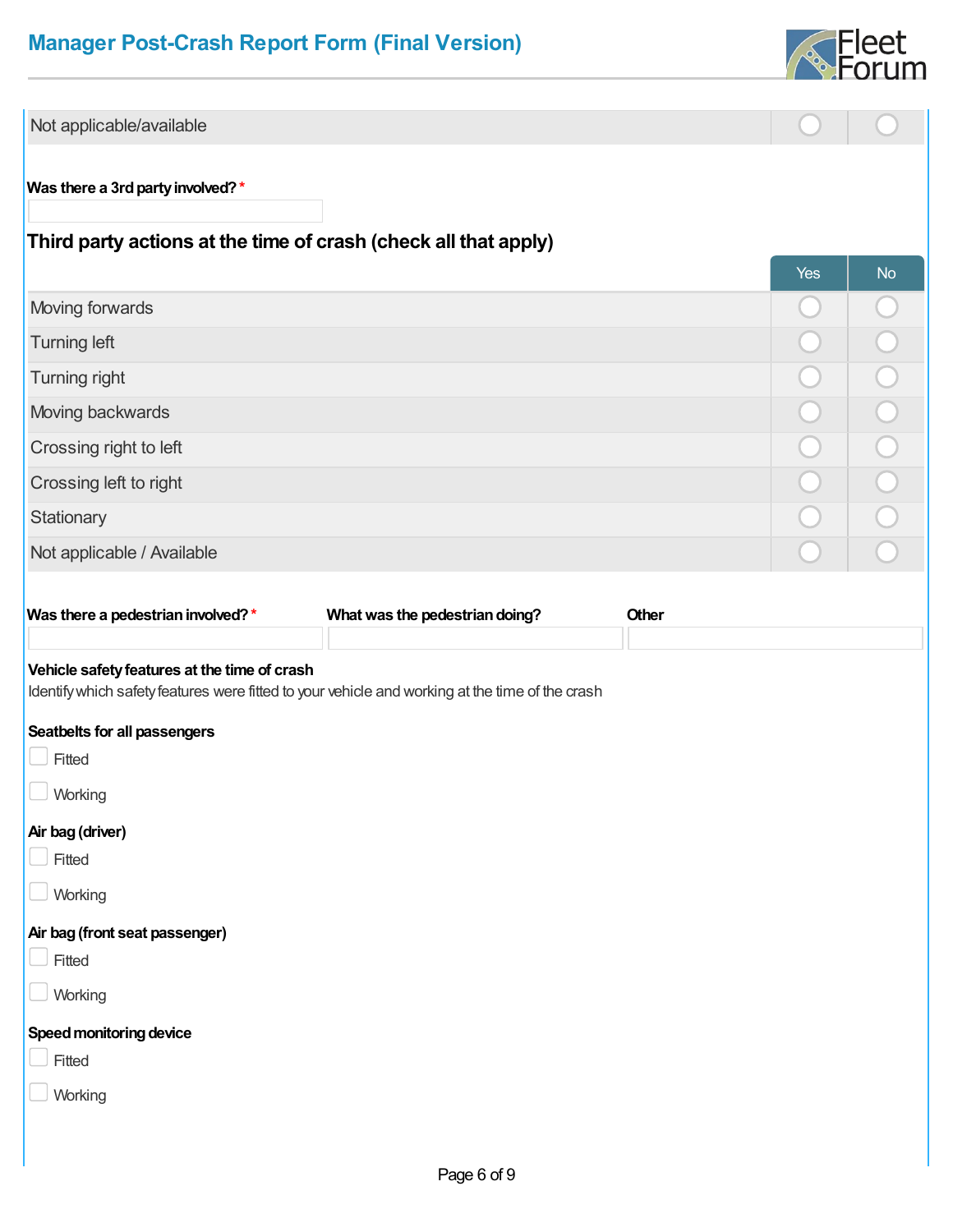

| Mirror - Side view left                                                                                                                         |     |           |
|-------------------------------------------------------------------------------------------------------------------------------------------------|-----|-----------|
| Fitted                                                                                                                                          |     |           |
| Working                                                                                                                                         |     |           |
| Mirror - Side view right                                                                                                                        |     |           |
| Fitted                                                                                                                                          |     |           |
| Working                                                                                                                                         |     |           |
| Mirror - Inside rear view                                                                                                                       |     |           |
| Fitted                                                                                                                                          |     |           |
| Working                                                                                                                                         |     |           |
| <b>Audible warning system</b>                                                                                                                   |     |           |
| Fitted                                                                                                                                          |     |           |
| Working                                                                                                                                         |     |           |
| Other                                                                                                                                           |     |           |
|                                                                                                                                                 |     |           |
| Vehicle safety features at the time of crash<br>Identify which safety features were fitted to your vehicle and working at the time of the crash |     |           |
| <b>Helmet</b>                                                                                                                                   |     |           |
| Fitted                                                                                                                                          |     |           |
| Working                                                                                                                                         |     |           |
| Reflective jacket                                                                                                                               |     |           |
| Fitted                                                                                                                                          |     |           |
| $\Box$ Working                                                                                                                                  |     |           |
| Other                                                                                                                                           |     |           |
|                                                                                                                                                 |     |           |
| Road type *                                                                                                                                     |     |           |
| Other                                                                                                                                           |     |           |
|                                                                                                                                                 |     |           |
| Road conditions (check all that apply)                                                                                                          |     |           |
|                                                                                                                                                 | Yes | <b>No</b> |
| Dry                                                                                                                                             |     |           |
| Flood                                                                                                                                           |     |           |
| Frost / ice                                                                                                                                     |     |           |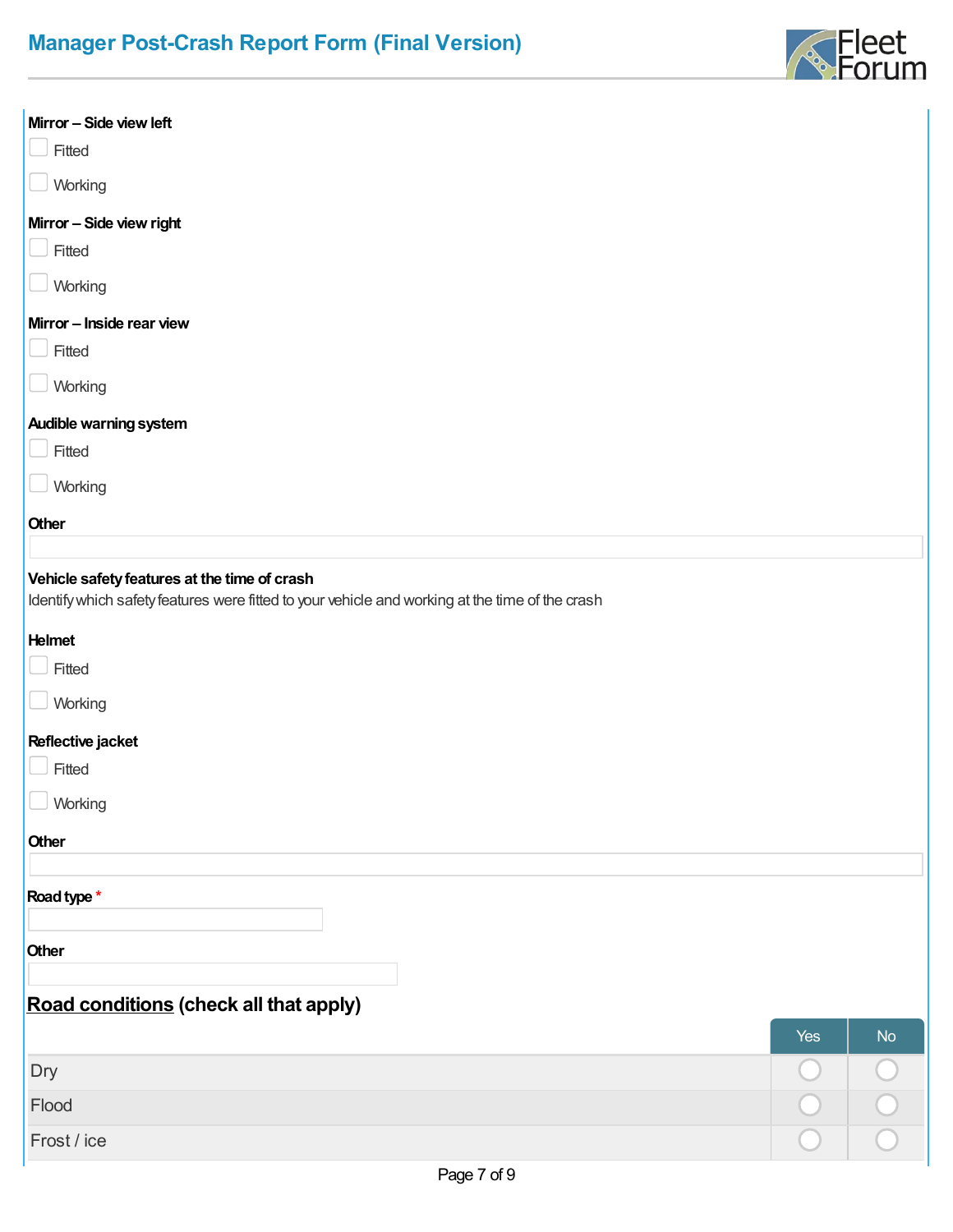

| Mud on road                         |  |
|-------------------------------------|--|
| Oil or diesel spill                 |  |
| Road surface defective e.g. pothole |  |
| Snow                                |  |
| Wet/damp                            |  |

#### **Junction type (check all that apply)**

|                                             | <b>Yes</b> | <b>No</b> |
|---------------------------------------------|------------|-----------|
| Automatic traffic signal                    |            |           |
| Crossroads                                  |            |           |
| Entering / exiting private drive / entrance |            |           |
| Multiple junction                           |            |           |
| Not a junction                              |            |           |
| Pelican or puffin-controlled crossing point |            |           |
| Roundabout                                  |            |           |
| Slip road                                   |            |           |
| Staggered junction                          |            |           |
| Stop sign                                   |            |           |
| T junction                                  |            |           |
| Zebra crossing                              |            |           |

#### **Details of signage (check all that apply)**

|                                                              | <b>Yes</b> | <b>No</b> |
|--------------------------------------------------------------|------------|-----------|
| Roundabout                                                   |            |           |
| Give way                                                     |            |           |
| <b>Stop</b>                                                  |            |           |
| Crossroads                                                   |            |           |
| No left turn                                                 |            |           |
| No right turn                                                |            |           |
| T junction with priority over vehicles from the right / left |            |           |